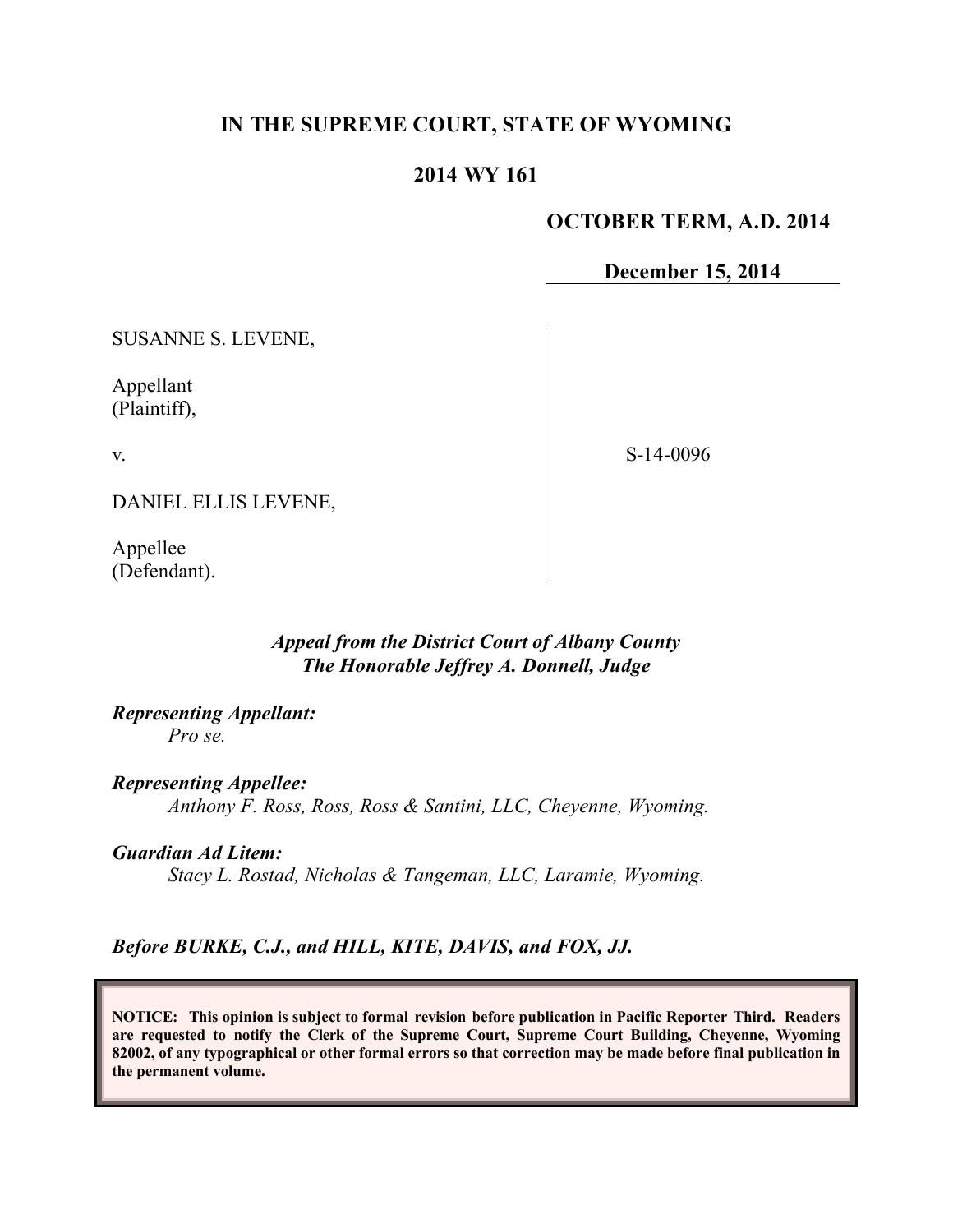### **BURKE, Chief Justice.**

[¶1] Appellant, Susanne Levene (Mother), acting *pro se*, challenges an order denying her motion to modify child support. She contends the district court erred in determining she was voluntarily unemployed. We affirm.

### *ISSUE*

[¶2] Mother presents four issues, each of which relates to the district court's determination that she was voluntarily unemployed from January to November, 2013. Accordingly, we distill Mother's issues into a single issue statement:

> Whether the district court erred in determining that Mother was "voluntarily unemployed" for purposes of Wyo. Stat. Ann. §§ 20-2-303(a)(ii) and 20-2-307(b)(xi) from January to November, 2013.

## *FACTS*

[¶3] The parties were married in 1996, and the marriage produced three children. Mother is a general surgeon and Appellee, Daniel Levene (Father), is an orthopedic surgeon practicing in Laramie, where he has resided at all times during this litigation. Mother filed a complaint for divorce in 2003, and the parties entered into a Property Settlement and Child Custody Agreement in January, 2004. That agreement contemplated that Mother would have primary custody of the children. Before the divorce decree was signed, however, Mother drove drunk with the children in her car and was involved in an automobile accident. She ultimately pled guilty to driving while under the influence of alcohol.

[¶4] As a result of the accident and Mother's drinking problem, Father and the children's guardian ad litem filed a joint petition to modify custody. The parties subsequently entered into a Stipulated Order for Modification of Custody, which incorporated the following provision concerning Mother's alcohol issues:

> The above custody arrangement is conditioned upon (a) Mother maintaining sobriety without any significant relapses of use, and (b) Mother continuing phase II of substance and alcohol counseling or treatment so long as deemed necessary by Mother's present counselor and treatment substance abuse providers.

Mother relapsed shortly after entry of the stipulated order and in August, 2004, Father petitioned the district court for a modification of custody. The court granted Father's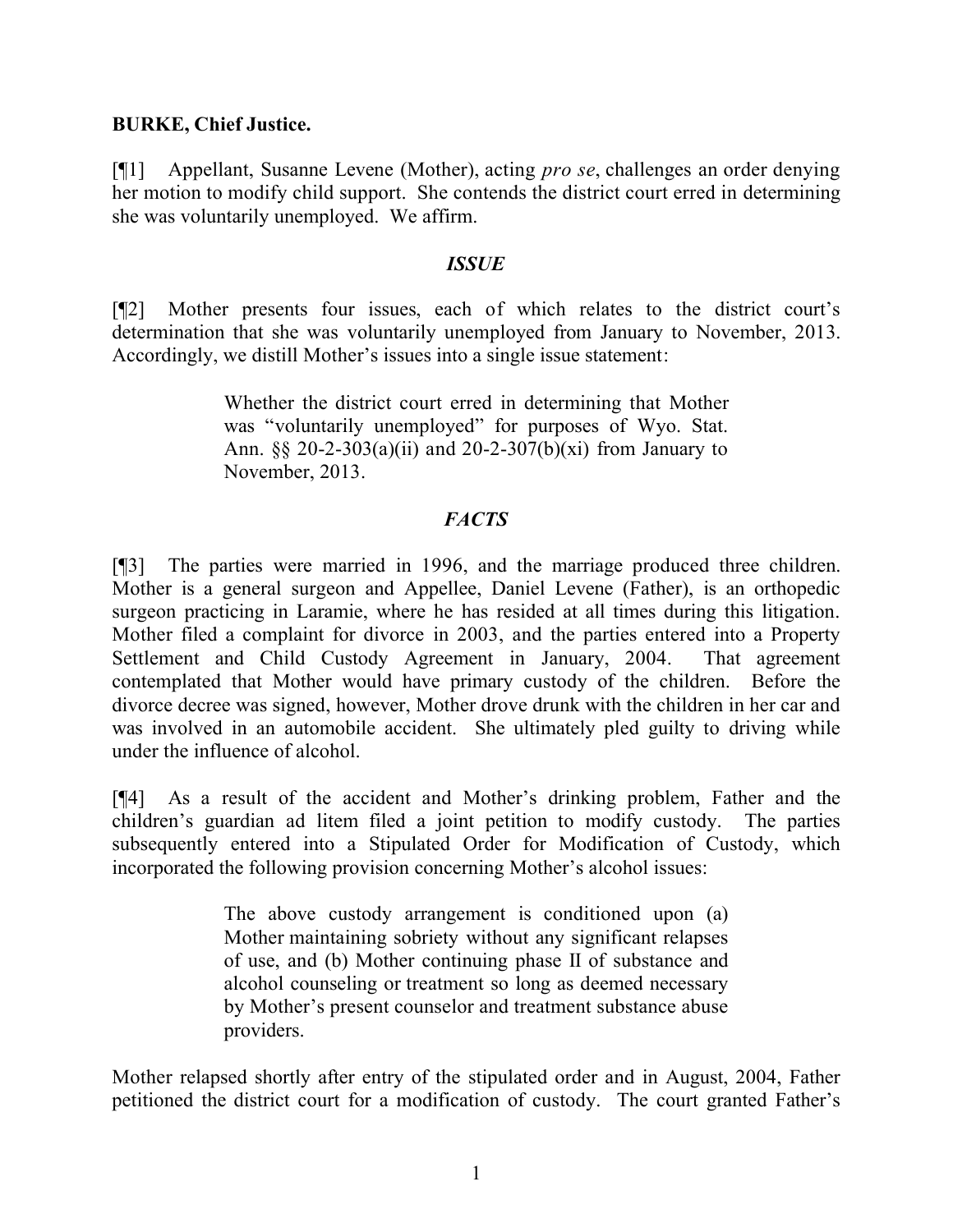petition and awarded him primary residential custody of the children. In granting Father's petition, the court noted that Mother had refused to comply with urinalysis testing and admitted that she had lied to the court about her compliance. With respect to Mother's child support obligation, the court noted that Mother was unemployed but was pursuing employment as a physician. As a result, the court attributed a minimum wage salary to Mother and ordered her to pay child support in the amount of \$147.81 per month.

[¶5] On October 2, 2007, Mother filed a petition to modify the district court's custody order. Mother asserted that she was fit to have custody of the parties' children and that she had "remained sober and has completely abstained from the use of alcohol." Mother noted that she had been employed full time at a general surgical practice in Rugby, North Dakota since June, 2006. Three days before that petition was filed, however, Mother was again arrested for driving while under the influence of alcohol while the children were riding as passengers in her vehicle. As a result of this incident, the district court ordered that Mother's visitation with the children be supervised.

[¶6] In April, 2008, Father filed a petition for adjustment of child support. At that time, Mother was earning \$260,000.00 per year at the surgical practice in North Dakota. On August 29, the court entered an order finding that Mother's presumptive child support obligation was \$1,259.00 per month. However, the court ordered Mother to pay child support in the amount of \$259.00 per month, a \$1,000 downward deviation from the presumptive child support amount. The court noted that the deviation was justified by the costs incurred by Mother for monthly visitation.

[¶7] In 2009, the district court entered a Stipulated Custody and Visitation Order after Mother filed a Motion to Allow Unsupervised Visitation. In that order, the parties agreed that Mother would be allowed to exercise unsupervised visitation on the conditions that she remain gainfully employed, maintain sobriety, and continue with appropriate alcoholism treatment and counseling. The order also required that "Neither parent shall ask questions of or engage in conversations with the children which invite a child to choose sides or provide information that reflects negatively on the other parent," and that neither party "shall video tape or audio record any of the visitation exchanges between the children and either parent, a nanny, sitter or the children's grandparents."

[¶8] Mother left her employment in North Dakota in May, 2010 to take a job as a general surgeon in Lamar, Colorado, where she earned a yearly salary of \$300,000.00. In May, 2011, the district court entered a Stipulated Order Modifying Child Support. The court ordered Mother to pay the presumptive child support obligation of \$1,407.10 per month. Additionally, in March, 2011, Father requested that the court find Mother in contempt for violating the Stipulated Custody and Visitation Order entered in 2009. The court granted Father's motion after determining that Mother had violated the provision prohibiting the parties from inviting the children to choose or providing information that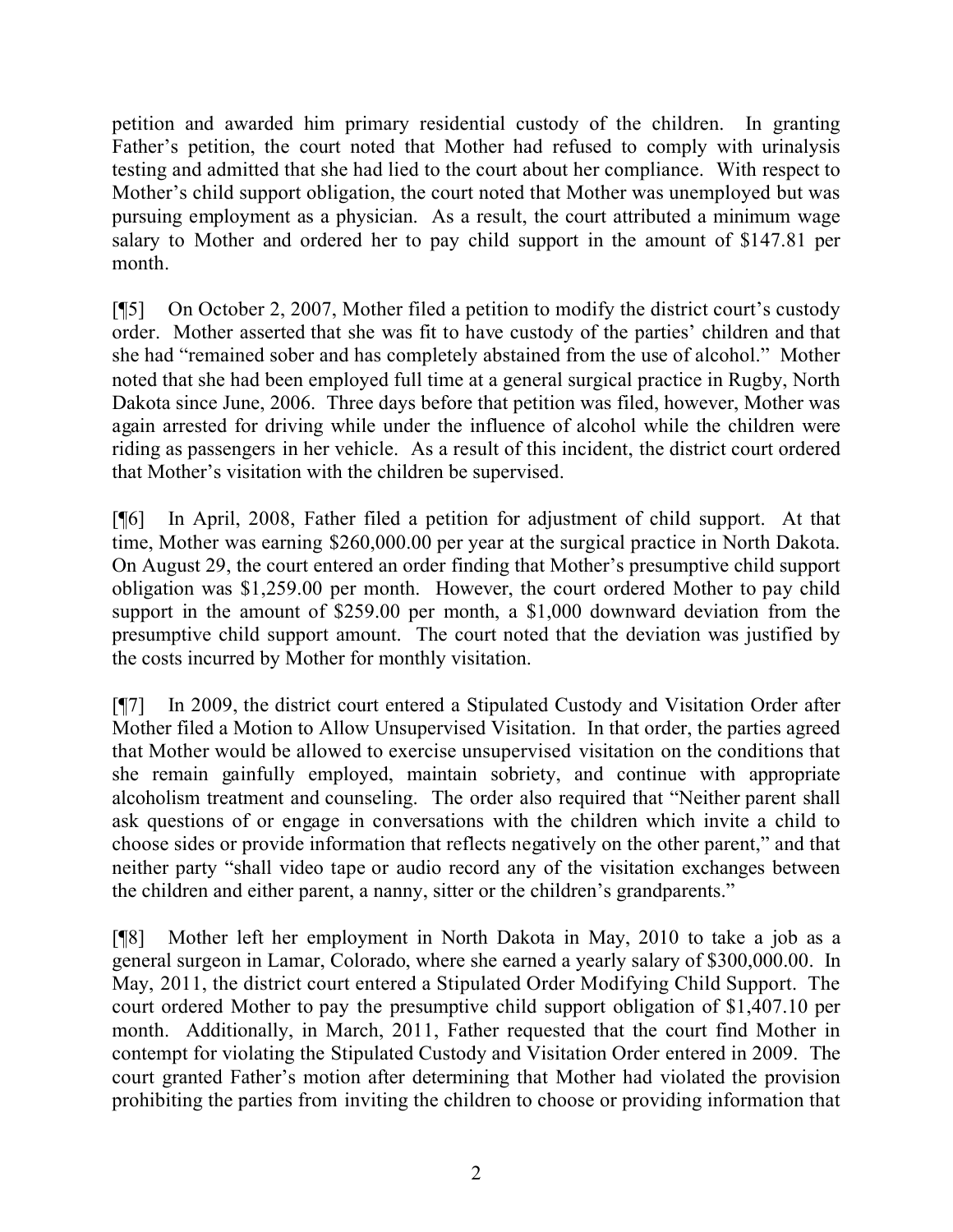reflects negatively on the other parent.

[¶9] Mother left her job in Colorado in the summer of 2012 and remained unemployed until November, 2012, when she took a job as a surgeon in Lewiston, Idaho, earning a salary of \$350,000.00 per year. However, Mother left that position after only two months as a result of job dissatisfaction and a conflict with another surgeon. After voluntarily leaving her position in Idaho, Mother apparently intended to start her own surgical practice with another doctor in Casper, Wyoming, but ultimately chose not to pursue that opportunity. In the fall of 2013, Mother secured employment as the Medical Director at the Wyoming State Penitentiary in Rawlins, Wyoming, at a salary of \$249,000.00 per year. She also accepted employment at Memorial Hospital in Carbon County.

[¶10] The present matter began in January, 2013, when Mother filed a petition to modify child support. Mother asserted that an adjustment of child support was appropriate because she was, at that time, unemployed. In response, Father filed a motion for an order to show cause as to why Mother should not be held in contempt for failing to pay child support. The district court conducted hearings on the parties' motions on January 17 and January 31, 2014. Following the hearings, the district court entered an Order of Contempt and Order Denying Child Support Modification. The court determined Mother's monthly net income to be \$10,980.00 and her presumptive child support obligation to be \$1,393.00 per month. The court concluded that a modification of child support was not warranted because \$1,393.00 did not represent a 20% change from Mother's existing child support obligation, as required under Wyo. Stat. Ann. § 20-2-311. The court further found that Mother was in arrears on her child support obligation in the amount of \$27,265.38 and ordered her to pay \$1,000.00 per month toward the arrears.

[¶11] Additionally, in response to Mother's claim that her periods of unemployment warranted a modification of child support during those periods, the district court determined that Mother was not entitled to modification due to the fact that she was voluntarily unemployed. The court stated:

> Those periods of unemployment were caused by Plaintiff's decisions to terminate her well-paying medical positions, and the reasons she gives are entirely incredible. It is apparent, rather, that Plaintiff generally departed from employment in Colorado and Idaho due to her unilateral inability to form working relationships with her colleagues. This Court will not modify Plaintiff's support obligations, or relieve her of them, based on her personality issues.

Finally, the court held Mother in contempt of court for tape-recording phone conversations between her children and Father, urging the children to take sides on issues relating to custody and visitation, and failing to pay child support. Mother timely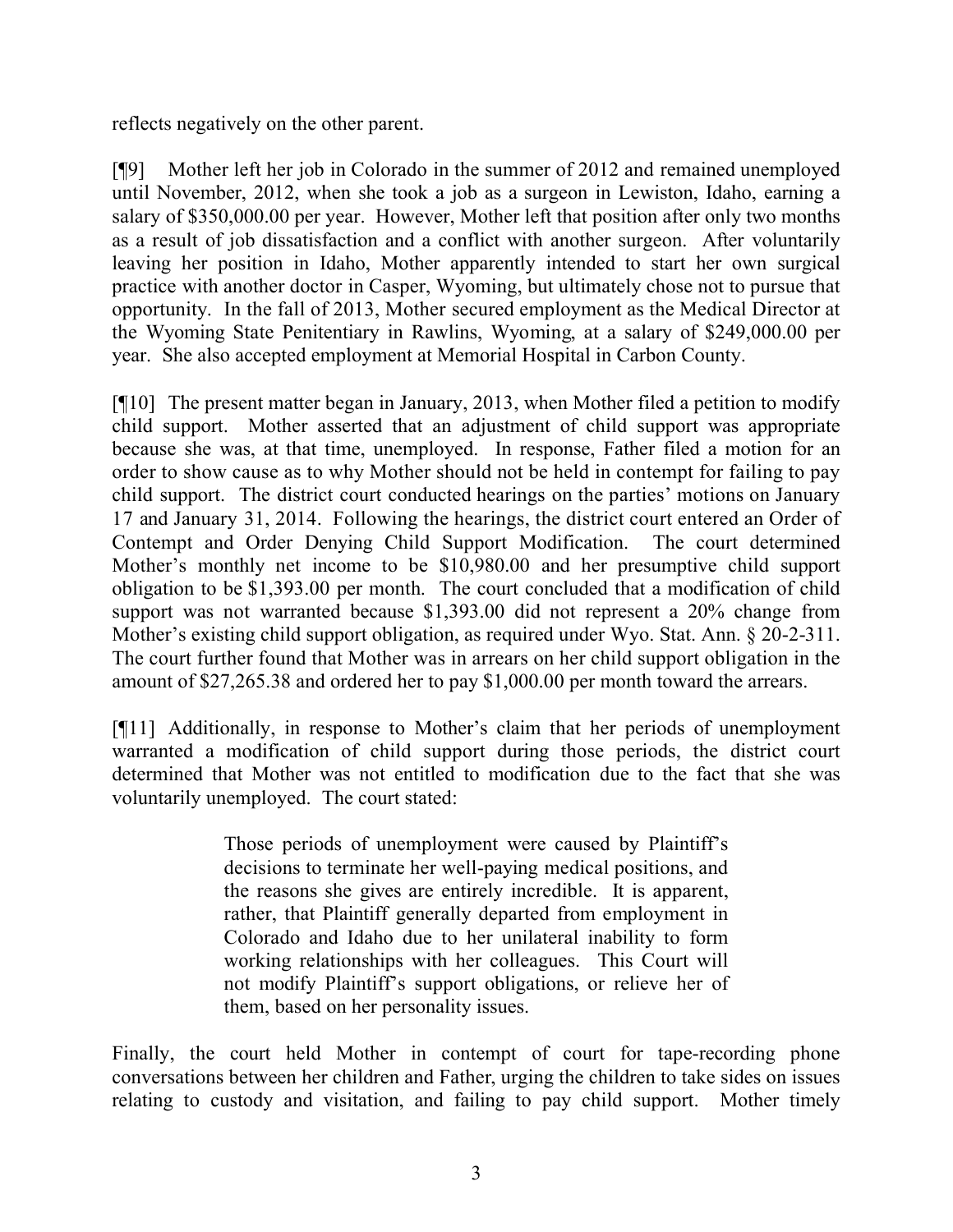appealed the district court's order. She challenges only the district court's refusal to modify child support during the period, from January to November, 2013, in which she was unemployed.

#### *STANDARD OF REVIEW*

[¶12] We review the district court's decision on child support for abuse of discretion:

There are few rules more firmly established in our jurisprudence than the proposition that disposition of marital property, calculation of income for child support purposes, and the granting of alimony are committed to the sound discretion of the district court. *Johnson v. Johnson*, 11 P.3d 948, 950 (Wyo. 2000). Judicial discretion is a composite of many things, among which are conclusions drawn from objective criteria; it means exercising sound judgment with regard to what is right under the circumstances and without doing so arbitrarily or capriciously. *Id.*; *Vaughn v. State*, 962 P.2d 149, 151 (Wyo. 1998). We must ask ourselves whether the trial court could reasonably conclude as it did and whether any facet of its ruling was arbitrary or capricious. *Johnson*, 11 P.3d at 950. In accomplishing our review, we consider only the evidence in favor of the successful party, ignore the evidence of the unsuccessful party, and grant to the successful party every reasonable inference that can be drawn from the record. *Id.*

*Opitz v. Opitz*, 2007 WY 207, ¶ 7, 173 P.3d 405, 407-408 (Wyo. 2007) (quoting *Belless v. Belless*, 2001 WY 41, ¶ 6, 21 P.3d 749, 750-751 (Wyo. 2001)).

#### *DISCUSSION*

[¶13] Under Wyo. Stat. Ann. § 20-2-303(a)(ii), "income" for purposes of determining child support is defined to include "potential income of parents who are voluntarily unemployed or underemployed." Wyo. Stat. Ann. § 20-2-307(b), in turn, identifies factors that may be used to determine a parent's potential earning capacity:

> (b) A court may deviate from the presumptive child support established by W.S. 20-2-304 upon a specific finding that the application of the presumptive child support would be unjust or inappropriate in that particular case. In any case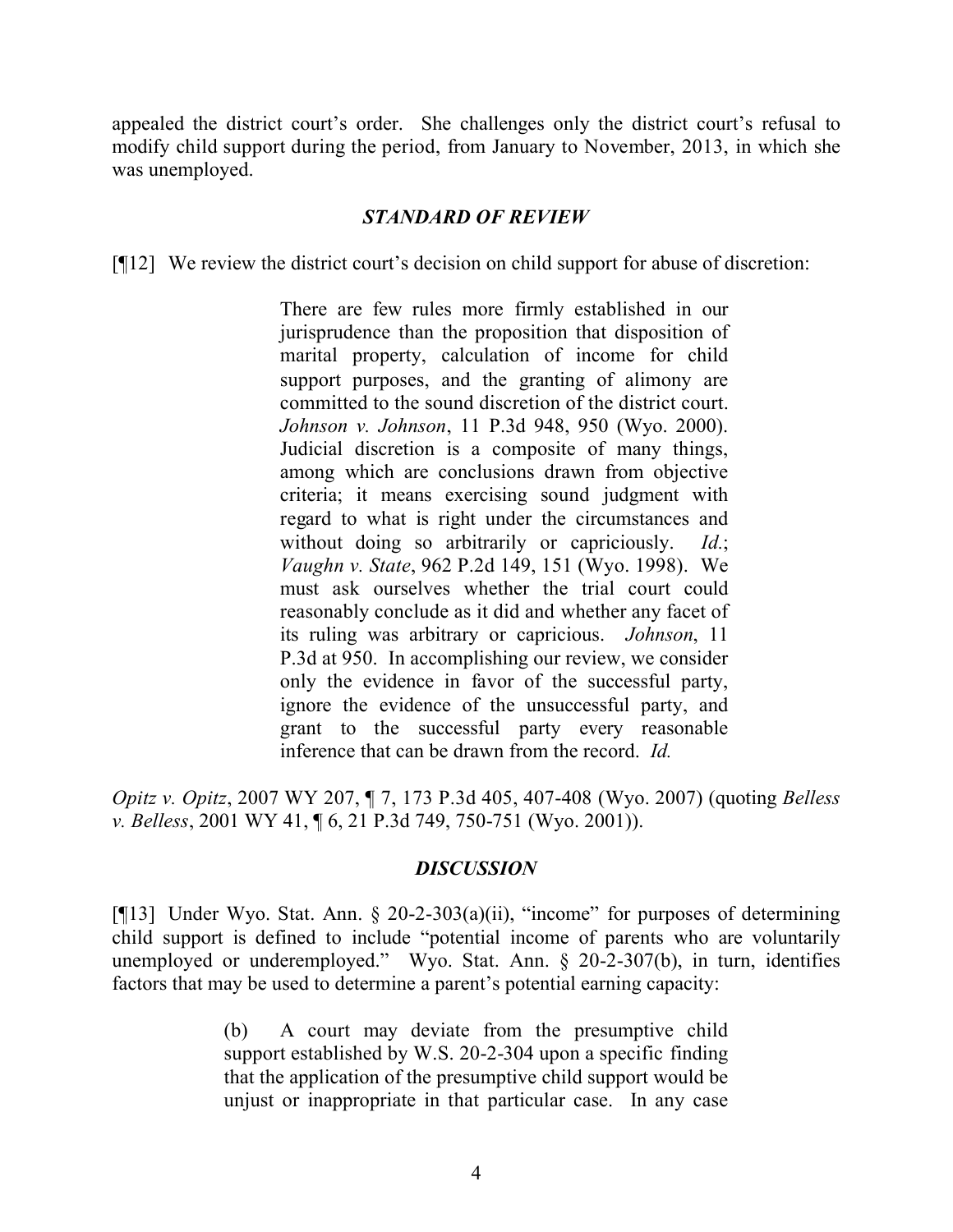where the court has deviated from the presumptive child support, the reasons therefor shall be specifically set forth fully in the order or decree. In determining whether to deviate from the presumptive child support established by W.S. 20-2-304, the court shall consider the following factors:

. . .

(xi) Whether either parent is voluntarily unemployed or underemployed. In such case the child support shall be computed based upon the potential earning capacity (imputed income) of the unemployed or underemployed parent. In making that determination the court shall consider:

(A) Prior employment experience and history;

(B) Educational level and whether additional education would make the parent more selfsufficient or significantly increase the parent's income;

(C) The presence of children of the marriage in the parent's home and its impact on the earnings of that parent;

(D) Availability of employment for which the parent is qualified;

(E) Prevailing wage rates in the local area;

(F) Special skills or training; and

(G) Whether the parent is realistically able to earn imputed income.

Wyo. Stat. Ann. § 20-2-307(b) (LexisNexis 2013).

[¶14] Mother contends the district court erred in finding that she was voluntarily unemployed from January to November, 2013. She claims the court's conclusion was erroneous because there was no evidence to indicate that employment opportunities were available in Laramie and no evidence that her earnings as a surgeon in Laramie would be comparable to her historical earnings in Colorado and Idaho.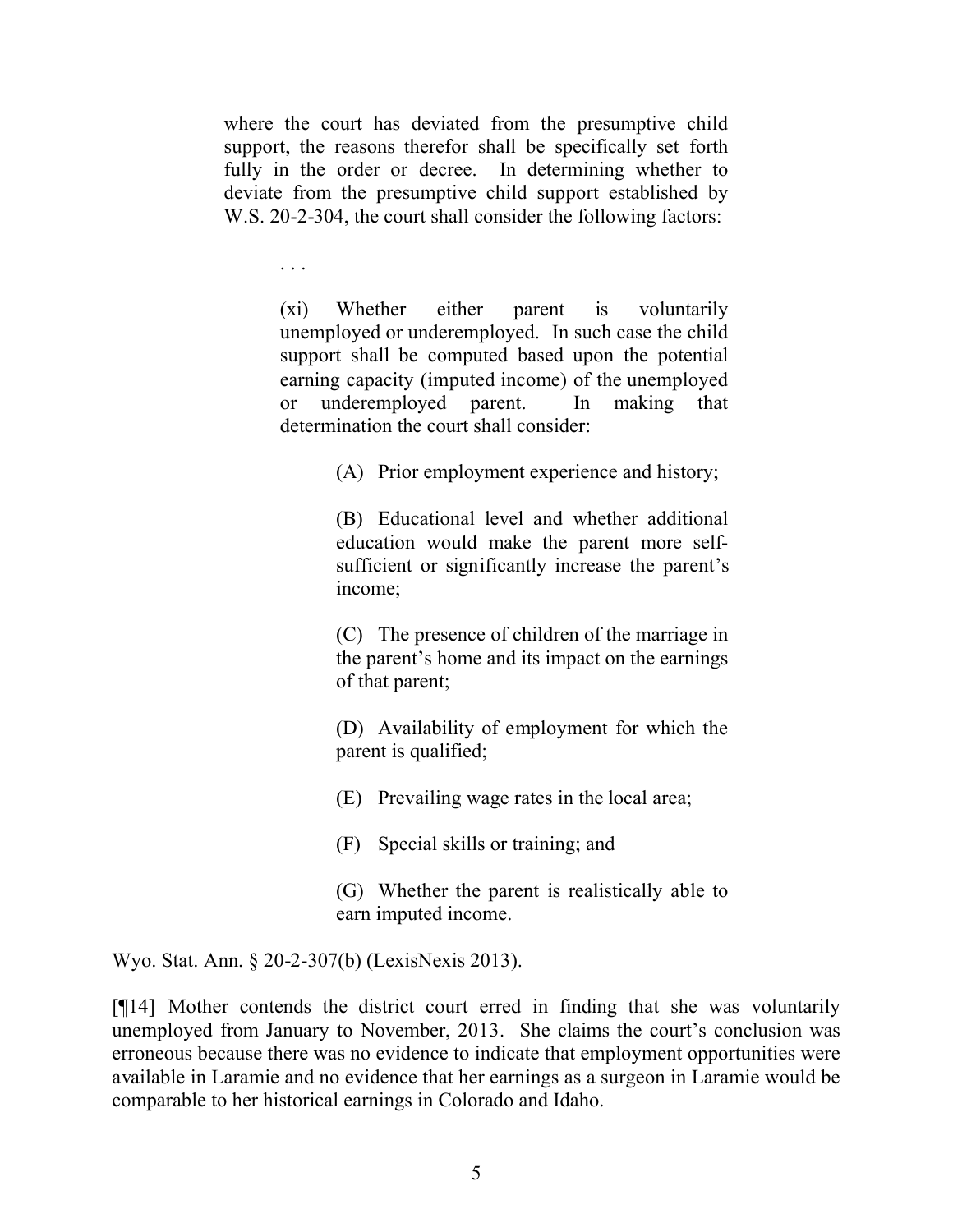[¶15] Mother relies on our decision in *Durham v. Durham*, 2003 WY 95, 74 P.3d 1230 (Wyo. 2003) to support her position. However, the facts in *Durham* are distinguishable from the present case. In *Durham*, the parties were married in 1992 and lived in Virginia. *Id.*, ¶ 3, 74 P.3d at 1232. At the time of the parties' marriage, the mother was earning a salary of \$35,000. After the marriage, she became a homemaker and worked part-time for the parties' church, earning between \$10,000 and \$12,000 annually. *Id.* The parties separated in 1999, and the mother moved with the children to Gillette, Wyoming, where she taught piano and music lessons, earning approximately \$7,000. *Id.*, ¶ 4, 74 P.3d at 1232. In the ensuing divorce proceedings, both parties proposed that, for purposes of calculating child support, the district court impute income to the mother based on the minimum wage. *Id.*, ¶ 13, 74 P.3d at 1234. The court, however, found that the mother was "intentionally underemployed" and imputed annual gross income to her at \$35,000 per year *Id.*, ¶ 5, 74 P.3d at 1232-1233.

[¶16] On appeal, we held that the district court abused its discretion by failing to consider evidence regarding availability of employment and the prevailing wage rates for such employment. *Id.*, ¶ 12, 74 P.3d at 1234. We noted that we had previously required evidentiary support for imputation of income at a certain rate. *Id.*, ¶ 11, 74 P.3d at 1234 (citing *In re Paternity of IC*, 971 P.2d 603, 608 (Wyo. 1999)). Ultimately, we found that the record contained no evidence of the mother's ability to earn the income imputed to her:

> We agree with mother that the district court's decision is not supported by the record. While the record does include evidence of mother's employment history and education level, it does not include any evidence regarding availability of employment and prevailing wage rates in the local area. Thus, while it is true that mother has a degree in business administration and that she earned \$35,000 in Virginia in 1992, the district court record includes nothing to support the proposition that mother is realistically able to earn, in the Gillette area, the income imputed to her. *See Connell v. Connell*, 718 So. 2d 842 (Fla.App. 2 Dist. 1998).

*Durham*, ¶ 12, 74 P.3d at 1234. Accordingly, we reversed the district court's decision imputing income to the mother at the rate of \$35,000 per year. *Id.*, ¶ 13, 74 P.3d at 1234.

[¶17] In contrast to *Durham*, the record in the present case contains ample evidence that Mother was able to earn the income imputed to her from January to November, 2013.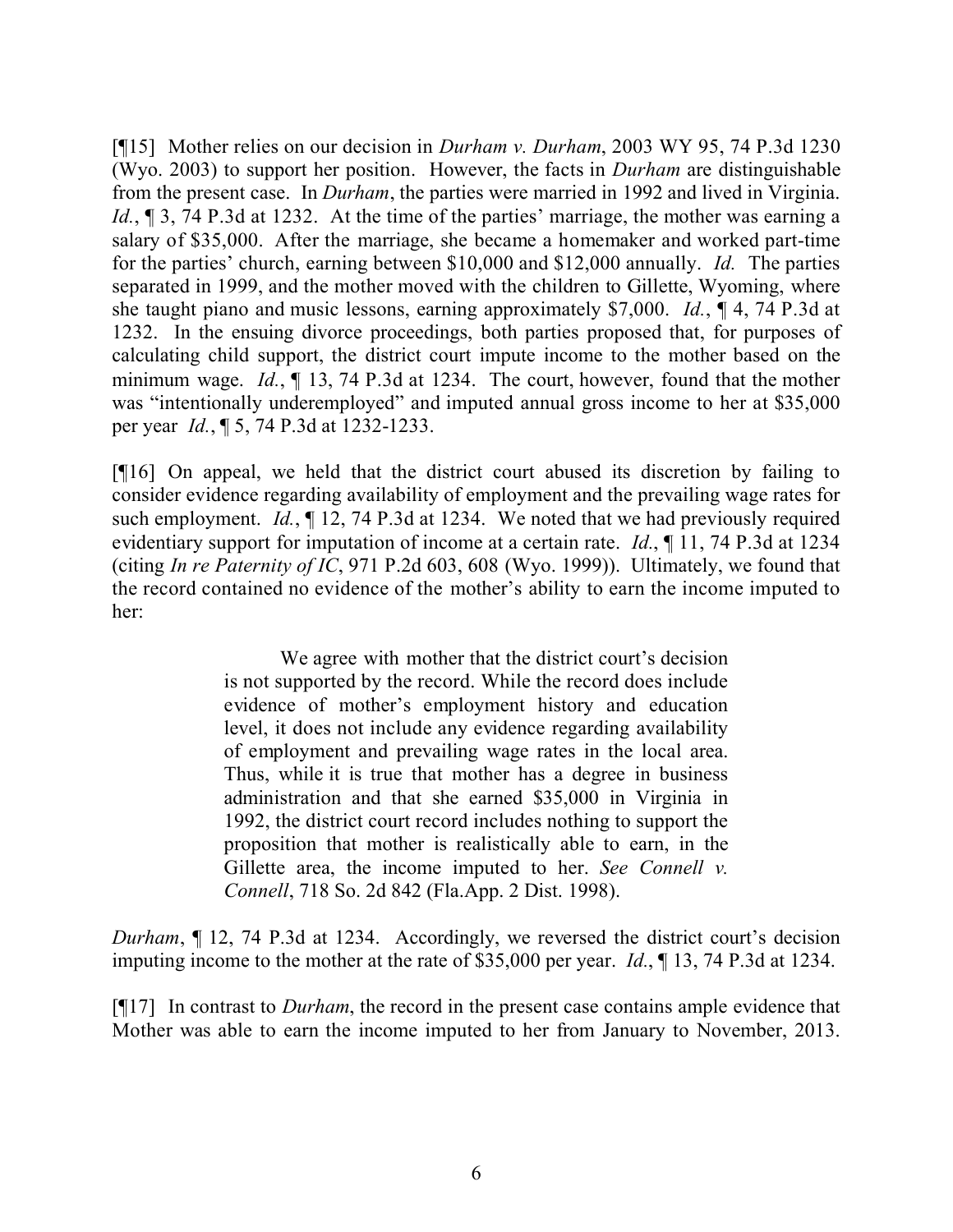Mother has active licenses to practice medicine in North Dakota, Idaho, Colorado, California, and Wyoming.<sup>1</sup> From 2006 to 2013, Mother was employed as a surgeon in North Dakota, Colorado, and Idaho, earning between \$260,000.00 and \$350,000.00 per year. Mother left each of those positions voluntarily. During the period in which Mother claims she was involuntarily unemployed, she chose not to pursue an opportunity to practice in Casper, Wyoming. Mother is currently living in Laramie and is employed as a surgeon in Rawlins, earning \$249,000.00 per year. The record does not contain specific evidence of Mother's potential earning capacity in Laramie. However, for the last ten years Mother has exercised her visitation with the children in Laramie while living and working in four different states. Although Mother's desire to be closer to her children is commendable, she does not claim that her employment away from Laramie has prevented her from exercising her visitation with the children. Accordingly, based on the facts of this case, we find no abuse of discretion in the district court's decision.

[¶18] Additionally, the district court found that Mother was not a credible witness. We have stated that "issues of credibility and the weight to be given to testimony are matters to be resolved by the trier of fact, not an appellate court. Thus, we may not substitute our judgment for that of a trial court with respect to issues concerning credibility." *JKS v. AHF (In re ARF)*, 2013 WY 97, ¶ 16, 307 P.3d 852, 856 (Wyo. 2013) (quoting *Yoeuth v. State*, 2009 WY 61, ¶ 31, 206 P.3d 1278, 1286 (Wyo. 2009)). The district court found that Mother had testified falsely to the court on three separate occasions during the parties' post-divorce litigation. Mother does not challenge those findings. And indeed, the record supports the fact that Mother failed to be candid with the court on several occasions. In 2004, when the parties sought to address Mother's substance abuse issues, she admitted she had lied to the court about her compliance with urinalysis testing. In 2011, Mother admitted that she had been untruthful in deposition testimony when she denied engaging the children in conversations that invited the children to choose sides in the parties' custody dispute. Mother was also untruthful at the January 31, 2014 hearing on her petition to modify child support when she denied tape-recording telephone conversations between the children and their counselor in 2010. The evidence supports the district court's finding that Mother was not a credible witness, and the court could properly discount Mother's testimony concerning her inability to find employment from January to November, 2013. We find no abuse of discretion in the district court's conclusion that Mother was voluntarily unemployed during this period.

[¶19] Finally, Mother takes issue with the district court's finding that her periods of unemployment were due to "her unilateral inability to form working relationships with her colleagues." She contends that the district court deprived her of "the opportunity to address that issue with further evidence, including testimony from other employees at the

 $\overline{a}$ 

<sup>&</sup>lt;sup>1</sup> As a result of her DUI's, Mother has probationary medical licenses in Colorado and California.